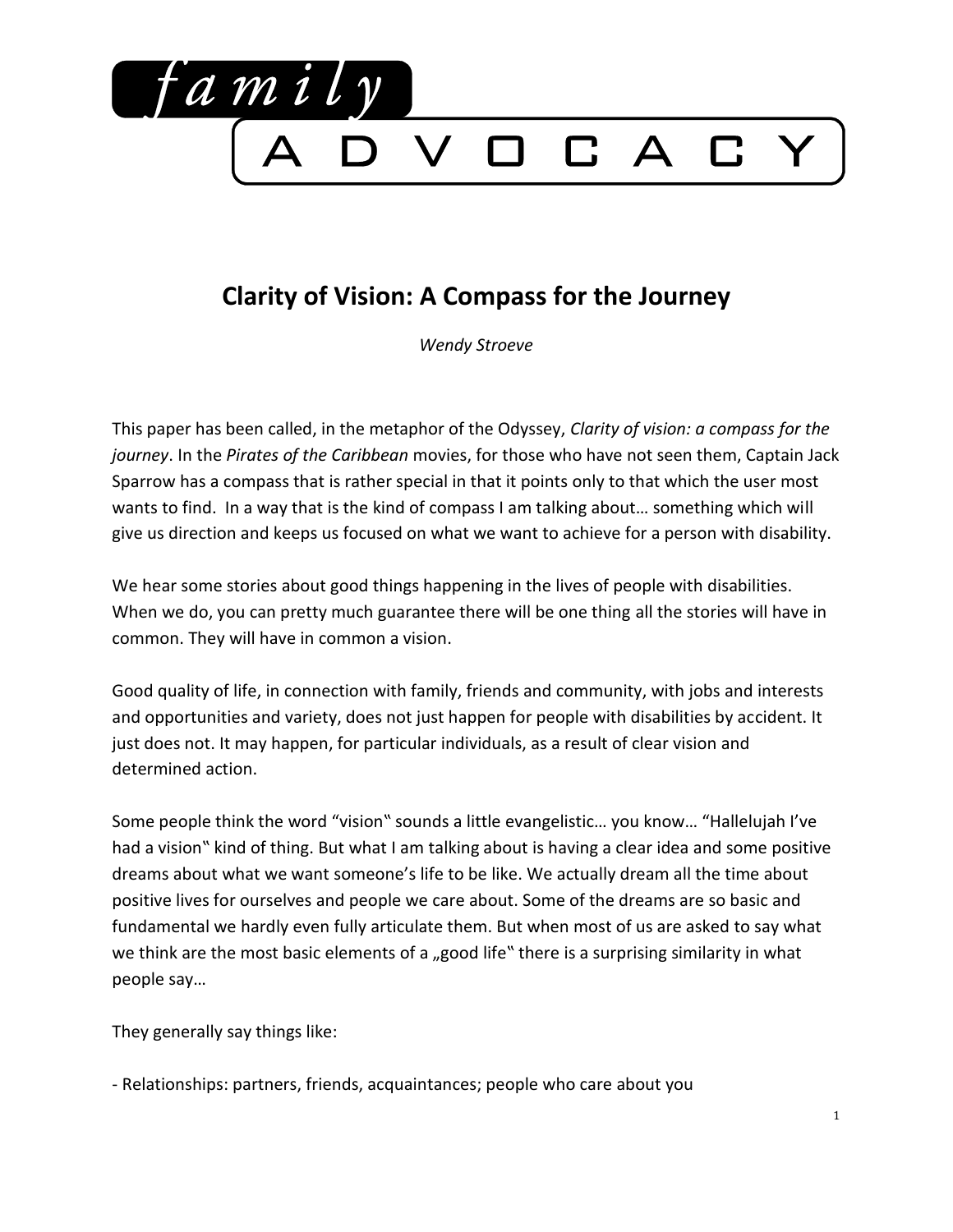- Home: a sense of security and belonging
- Work or leisure: capacity to pursue skills and interests
- making a contribution
- Enough money to give security/not living in poverty
- Ideally, good health.

If most people come up with these same criteria, we could say these are pretty, ordinary dreams. Everyday dreams. Having a vision for the life of a person with disability is really about claiming for that person the right to the same kind of ordinary dreams. Put simply, having a vision means believing a person with disability can have the same kinds of dreams and will need the same things in their lives everybody else does. And it means thinking about what that might mean in terms of activities, places and people that the person might have in their life.

A vision will reflect a view of what is possible for people with disabilities that represents a completely altered mindset from the common ideas in our society. From birth, the idea of "Separate paths" can become well entrenched for people with disabilities. Other kids go to the park and playgroup; a kid with a disability might go to early intervention and therapy. Other kids go to the neighbourhood school and play in the street or backyards after school; a kid with a disability may be taken across town in a bus to a special school and never see much of other kids in the neighbourhood. Adults might attend workplaces, socialise with co-workers, join sport teams and have people over for barbecues. Adults with disabilities may spend their lives in congregate care facilities; attend work training programs or leisure programs or "independent living" programs.

These essentially separate paths can be maintained throughout life and can be seen by many people to be the inevitable reality for people with disabilities. People with disabilities end up congregated together, and in disability-specific "programs" separate from the rest of the community. All glimpses of what is going on in that other path, in schools, shops, workplaces, clubs, pubs, universities, teams is closed off.

There is something that happens to our thinking where disability is concerned. I will give you an example of how we think differently. I know when my son Alex was young I was urged, again and again, by well-meaning individuals and professionals, to take him to Riding for the Disabled (RDA) as a leisure activity. This was in spite of the fact that I kept repeating that horses terrified him and he was not interested in riding. But people were convinced that "if he got used to it" he would begin to enjoy it. And some were quite determined to change my mind.

Now, I hate flying. I am terrified every time I get into a plane. However, no-one has ever suggested to me that I should join an aero club and that once I "got used to it" I would love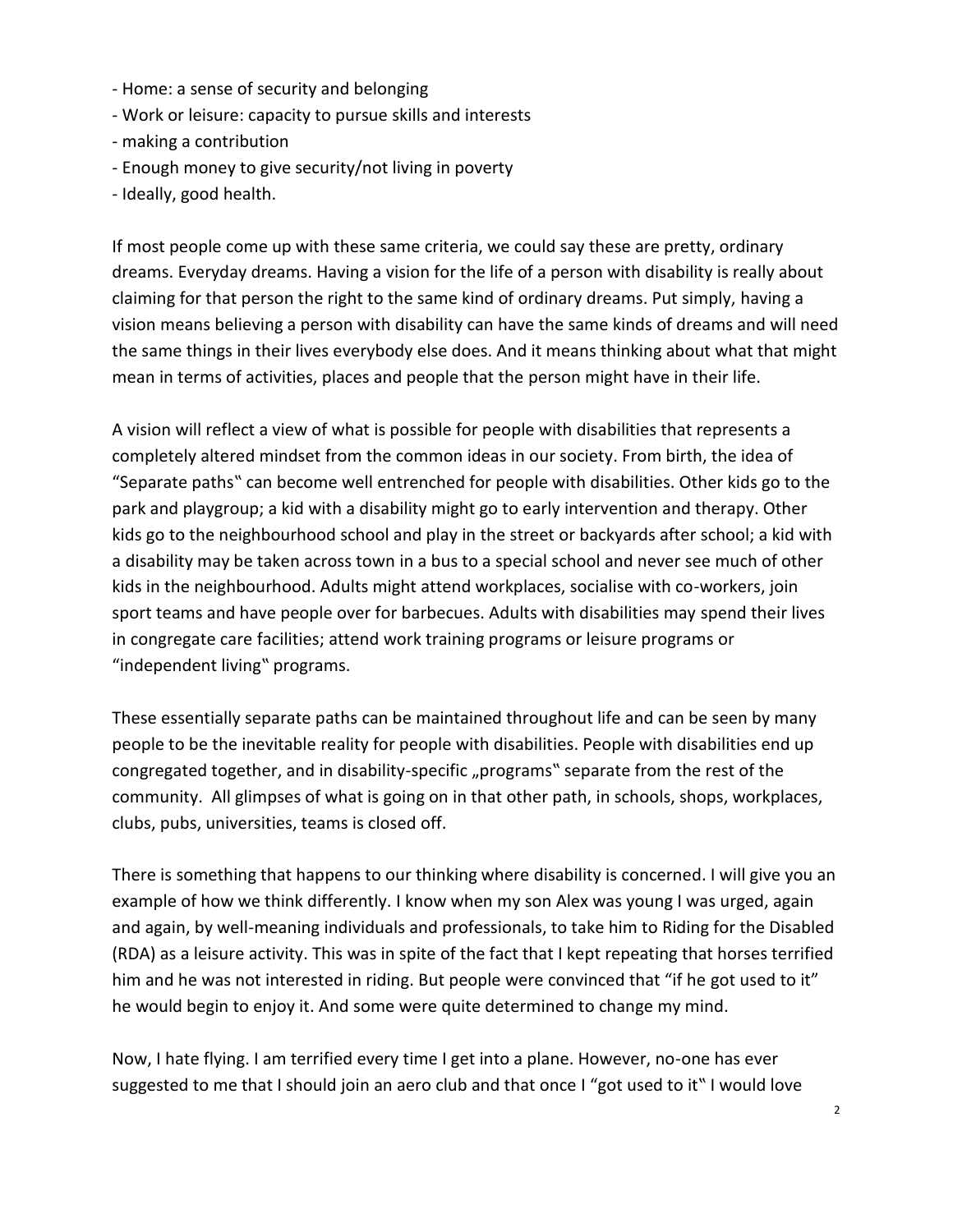flying. In fact most people are quite at home with the idea that I might submit to whatever flying is necessary for me, but that I am not going to go out of my way to make it a leisure activity.

There is a difference in the way we think about what activities and places are appropriate for people with disability.

Another part of the same story, I think, is the fact that I have had some strange looks from people when I have started telling them that I would like Alex to join some woodworking groups when he leaves school. He loves woodwork at school because of the sound of the machines and has always loved wood and wooden percussion instruments and beating out rhythms. Of course, the strange looks are because people understand that Alex will probably not do much of the actual woodworking. He would probably need substantial support to learn any of the most basic elements of the craft. So they cannot see him being there. I could point out of course that he would not have been riding a horse in RDA without being supported to stay on the horse or without someone leading the horse.

The crucial difference is that RDA is a disability-specific environment so people immediately accept Alex can be there. It certainly would not be a natural environment for Alex as an individual to be in, disliking horses and riding. It would be about as natural as my joining the aero club. The woodworking group is a much more natural environment for him, since he loves the machines, loves the wood. Support can just as easily be delivered there as at RDA, but because that environment has not been specifically set up for people with disability that is much more difficult for people to "get".

What happens is that society's expectations about where people with disability can be and will be supported begin to shape people's lives and experiences. People expect to see Alex, with disability, at RDA where they expect support is provided. They do not expect that woodworking can be a supportive environment. For a lot of people with disability, this thinking just logically leads to horse riding. People's actual interests or desires become irrelevant when we have already determined the places they can be.

In developing a vision we decide we should try to bring into a person's life all the basic ordinary good things others value. When formulating a vision with or on behalf of people who are already marginalised by the broader society and expected to be on, (if not already on) a separate path, we need to be extra clear about the vision and extra dedicated in its pursuit.

When we start developing a vision, we should not immediately put limits on a person's, or our own our dreaming. Most of us do not do that. Our aspirations are limitless when we start out in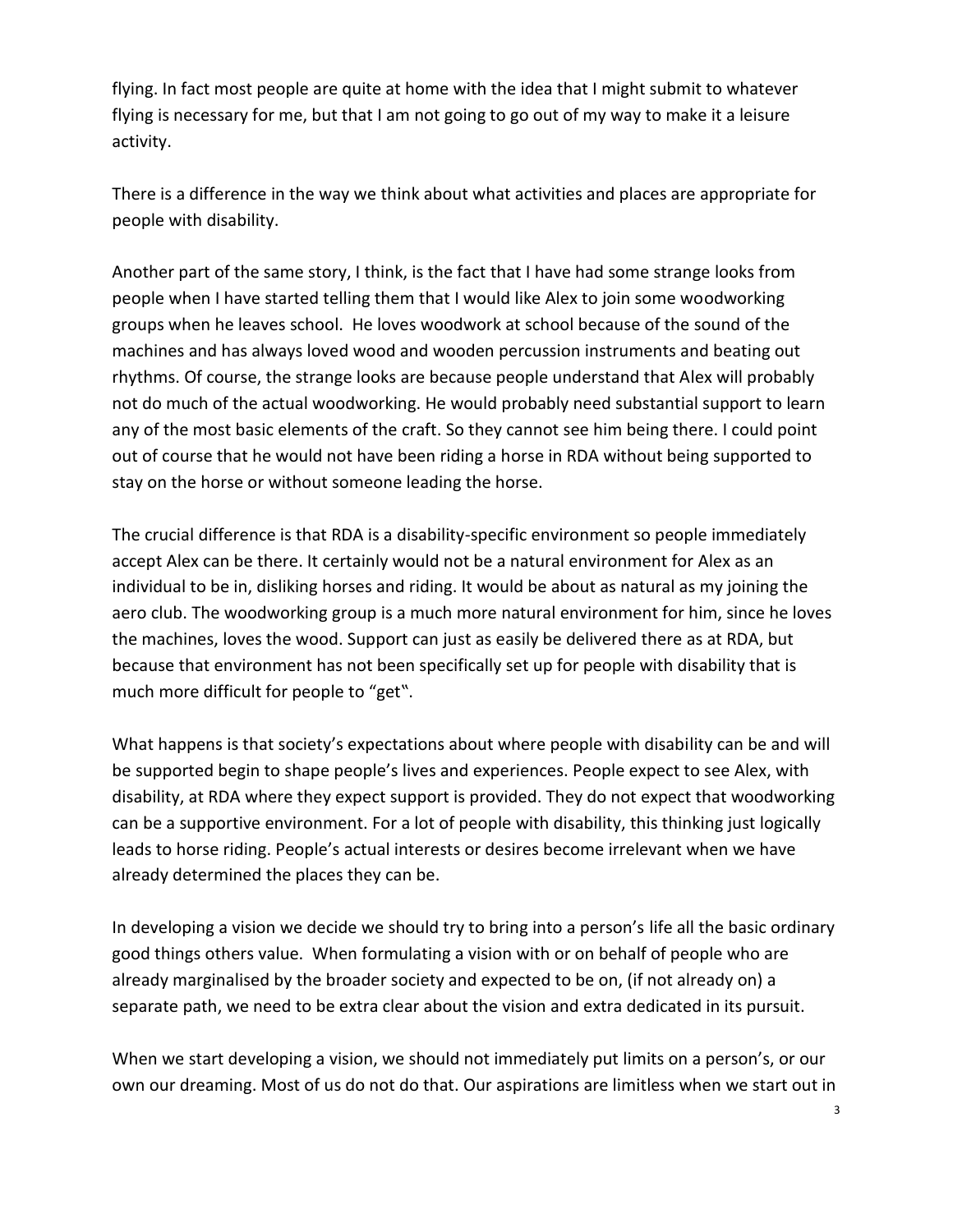life. It is not uncommon to hear kids say they want to be Olympic champions, prime ministers, or the next Johnny Depp. Some of us still have a vague financial plan based on winning the lottery! If we still occasionally buy a ticket it means, that somewhere deep down, we have never relinquished the idea that one day we might actually win, however unlikely that is. It is human to dream sometimes big, unlikely, uplifting or optimistic dreams and all too common to limit our expectations for people with disabilities.

When we start to dream with people with disabilities it is important NOT to say about the things desired, "but I can't see her ever having a friend" or "there's no way he could have a job" or "there's no point in going to woodwork if you can't use the machines".

Wonderful things can happen in the lives of people with disabilities. Around the world we are seeing individuals with all kinds and levels of disability having work, living in their own homes, enjoying social connections and the other ordinary things people see as important elements of a good life.

Articulating a vision is the necessary first step. What does this person want? Some people with disability may be able to articulate some of their own goals themselves, with help and support to do so and possibly lots of help to implement these. Others may only need some guidance about how they might live their life.

Others may need us to dream a positive future on their behalf. What do we want for them?

Beginning to flesh out a vision of what a person wants or you want for them could mean, for some people, getting together a circle of support or a "think tank" to help develop a clear picture of what a person with disability wants in their life. Maybe you can invite others in your life to help you do some dreaming. You could start fairly general with big, core shared issues and/or you could start exploring possibilities in much more individual detail, making a kind of plan of action as well. For many people it could be helpful to write down a vision statement.

We did that in our family. Alex is unable to articulate his dreams so we started with the things we know most people want in their lives. It was surprising what the effect of formalising our thoughts in writing was. It made us clarify our thoughts, it made us check that our ideas were shared ones and it helped us when it came to the next stage of communicating this vision to other people.

When we first did this, when Alex was very little, many of the statements were very general, like: "We want Alex to be involved with lots of different people. We do not want him to be lonely or isolated, but to have friends and acquaintances like other people."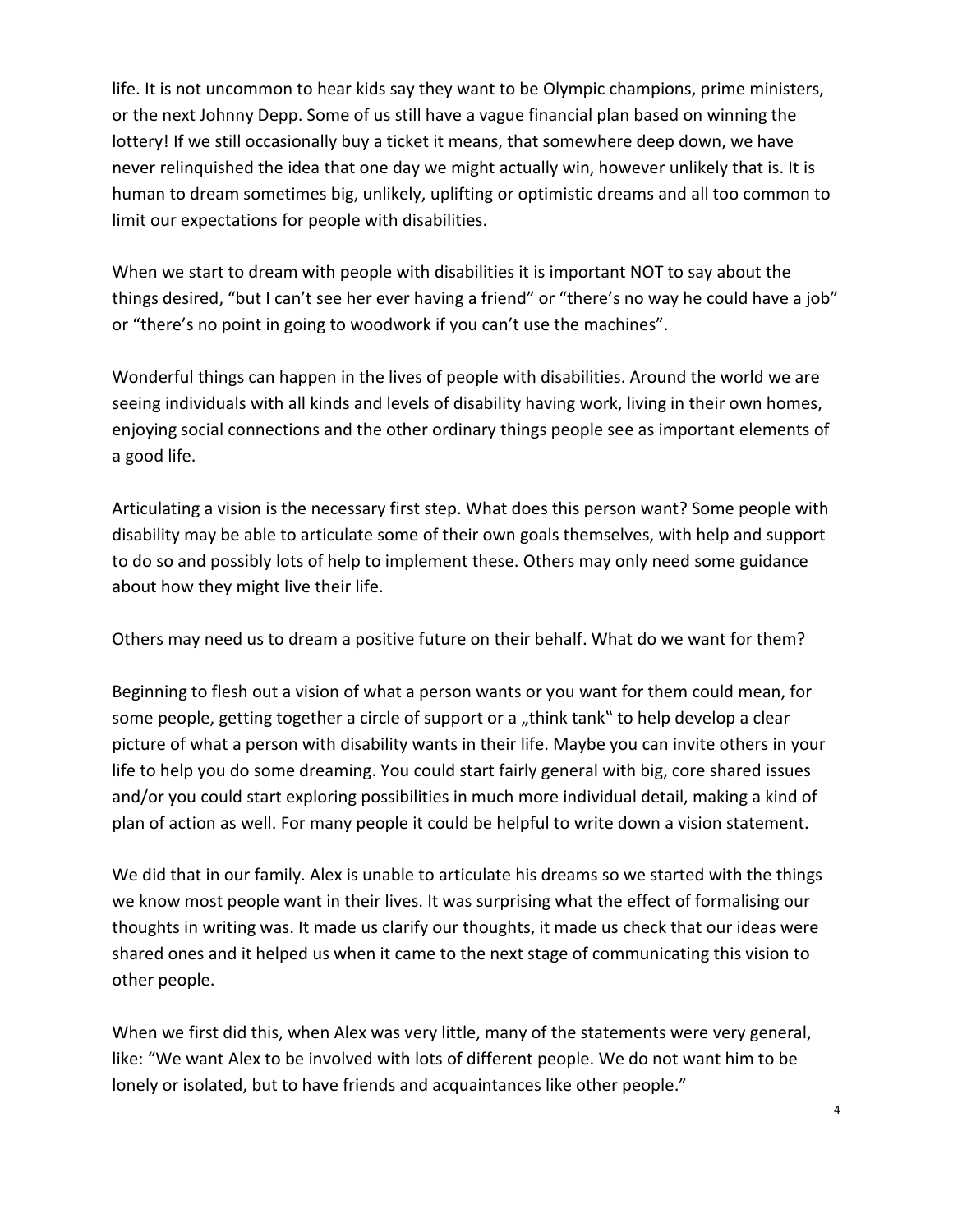We wrote things like: "We want Alex to be seen as a person with an individual personality, strengths as well as needs and gifts to bring to others…" As time has worn on, these ideas have become completely internalised; you may never really need to look back at the paper. We kind of make a contract to pursue the things we want in the person's life. Over time we have worked in things that are a part of what he is able to communicate to us: his love of company, of music, of wood, of water, to the more practical elements of what we do.

I am very grateful that I was encouraged, by other parents, to develop a vision very early in Alex's life. It helped us reject the 'separate path' from an early age. The one thing we knew was that our dream of Alex living a life included in the community and with other people meant that he could not afford to head off on the separate path.

- Early Intervention delivered in a segregated complex? No.
- Early intervention services tailored to Alex getting the best out of his experience of preschool and delivered in the preschool setting in the context of the sandpit or water tray with other kids? Yes.
- Early enrolment in a special school at age four? No.
- Extra days at preschool then a tailored approach to school orientation? Yes.

The choices you make are facilitated by the clarity of your vision.

You need to share the vision with others. Your family, your friends, your acquaintances, the professionals you come into contact with, all those people who are so fond of asking you questions about your family member's life and future. The more this vision of how someone wants their life to be is articulated, the more it becomes part of a real plan. The more you share it, the more it becomes a part of how others see the person with disability or you and your family. The more consistently it is presented, the more it becomes part of people's expectations.

After putting our vision for Alex on paper, we began to talk to people we knew about this vision. My parents and parents in law thought we were unrealistic, because they come from a different generation and were still apt to view everything to do with disability as tragic. But people come to understand you are committed to a good life and this is something that, eventually, most people do "get". You can start to answer the questions people have about a person's life and future with the consistent communication of the vision. We might quite often have said things like, "I don't know how we'll get there yet..." but people have always known what we were aiming for. People may have all kinds of private reactions to that; people might see us as engaging in wishful thinking or developing a head-in-the-sand approach. I am sure many will be sceptical. We have probably all had to justify our choices, sometimes to virtual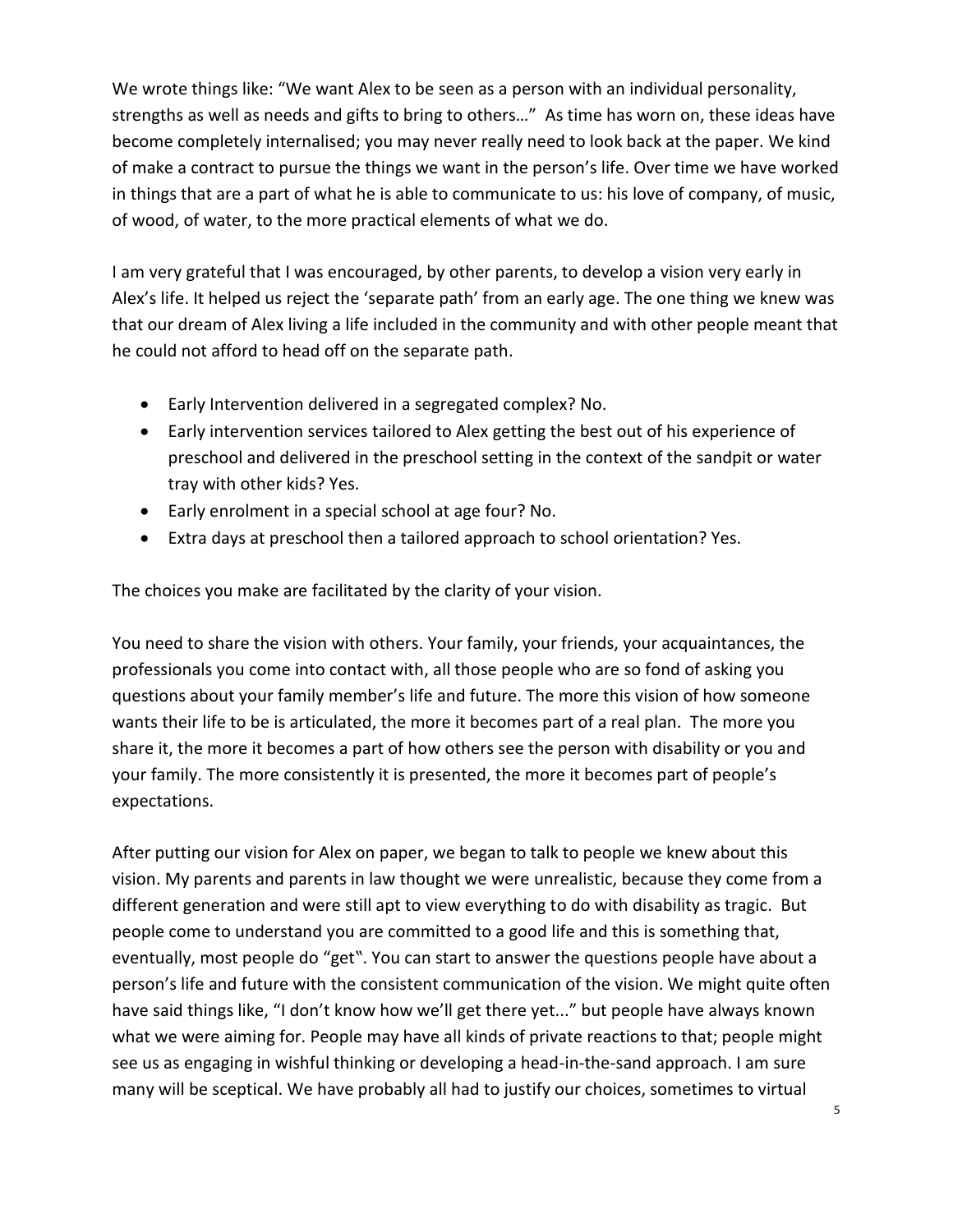strangers, but with a clear vision, it becomes as simple as repeating your vision of what you want and where you are headed.

An interesting thing happens when your vision is clear and consistently communicated. For one thing, it becomes a part of who you all are in the eyes of others. As Alex progressed through school, people began to simply understand the kinds of things we would and would not find acceptable. Some things that involved congregating people with disabilities together of having them go to separate places away from other students were eventually not even suggested for him, as they were routinely touted to other parents. Activities and excursions the kids in ordinary classes went on were also offered to Alex, where they were not always offered to other students with disability. What became apparent is that, while not everyone shared or understood our vision, it was accepted that this was the path Alex was on.

At a recent meeting at the school, the principal asked what we saw Alex doing after he leaves school next year and before we had a chance to say anything, a woman from the Department of Education and Training present at the meeting said something along the lines of… "I assume he'll be pursuing his choice of the things he'd like to do and learn in the community with whatever support he needs to do that". We had not discussed this with her; she was simply saying what she knew would be consistent with our vision for Alex. I do not think she had any idea of how post-school programs work or how we would actually even be doing that; she just said it without really having to think about it.

Another thing that happens is that unlikely people can come on board. Sometimes people you expect to support you do not; but invariably people you never expected get enthusiastic about another way of looking at the lives of people with disability. This can be a really exciting development. As we are doing some more in depth planning of the next phase of Alex's life, we are struck by how it is not necessarily our natural "friends"- the people we choose to socialise with- who are best at helping us with this. Other people we do not necessarily spend a lot of time with, but who value Alex can be really wonderful.

Thirdly, surprising unforeseen things can happen once you get started on pursuing the vision. There can be spin-off effects you were not necessarily expecting. I know of people who belong to a lapidary club where they polish stones, do silverwork, gem faceting and so on to make jewellery. I noticed when I went to one of their shows that there was a woman about my age, who has an intellectual disability. I was told she had been a club member for years. What I discovered about her story is that her parents decided as a young adult she needed interests with other people and brought her with them to lapidary club years and years ago at a time when no services existed for her. There, as it happened, it became immediately obvious that this woman had no interest in lapidary work at all. But she started getting club members cups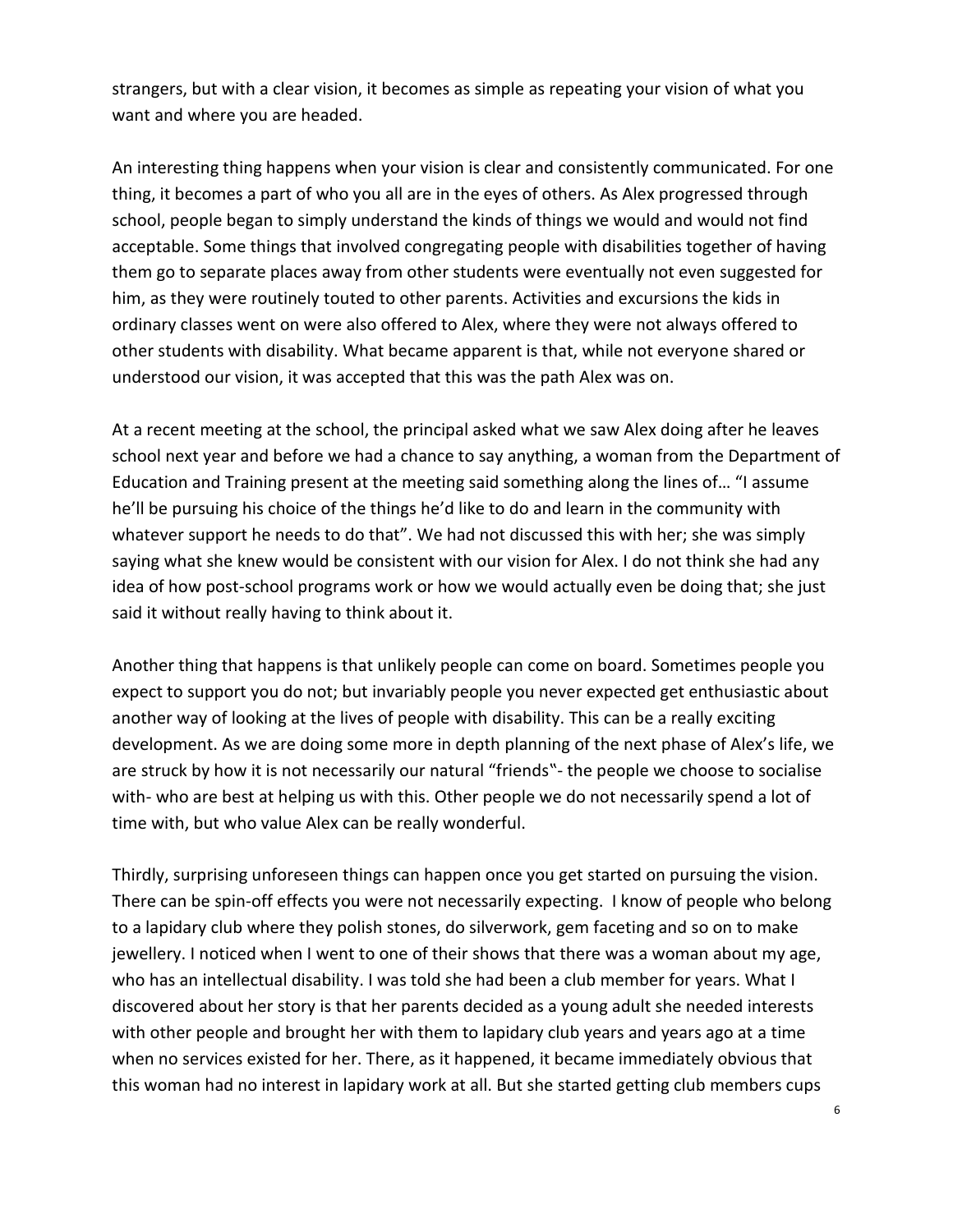of tea and enjoyed the role of providing tea, coffee and, later food. Older members have gone; some younger ones have joined. She makes tea, sandwiches, scones and whatever else she chooses to make for members' contributions. She travels to exhibitions and goes to club social events. She does not need support to go there; other members pick her up etc. She is part of a social group and has a role that has been important in her life. It is probably not what the parents may have originally thought would happen. If there had been some program or service available, they may well have sent her there instead. This is an example of how the vision of a person living in connection with others can have unseen possibilities.

To return to the idea of a compass, once you have created a vision of a positive life and begun to articulate it to others, you also have created a kind of compass for navigating your way to that outcome. The actual navigation can, and probably will, be fraught with difficulties. The compass may point you in a particular direction, but insurmountable obstacles, mountains, gullies, may stand between you and getting there. A parent may know, for example, that they want their daughter in the regular class at school, but they face a wall of professionals continually steering her to a support unit. A person wanting tailored support for a young person to pursue interests and make connections in the community may find the only kind of support arrangement available in a town upon leaving school is a congregated adult day program.

It is vital for us to recognise that if we seek a good life, an ordinary life, for people with disabilities we are moving against a powerful societal current that will constantly try to drag us back to the set path deemed suitable for people with disabilities. This "set path" is limiting, where your vision is enabling. The usual options may be congregated with other people with disabilities, where your vision sees the person with many relationships with people in the community who have the capacity to help stimulate and support the person's life. Services may segregate people from other community groups, where your vision is about being included in the life of the community, in the local music group, library, art class, and workplace.

Clarity of vision allows us to evaluate choices that may be placed before us. You ask a simple question of things: "Will this choice bring the person closer to the desired outcome?" If I was evaluating the option of Riding for the Disabled against my vision for Alex's life, I would ask…. "Does this activity and grouping get Alex closer to the life I want for him, pursuing his interests and making relationships with other people from the community who have the potential to enrich and support his life?"

My answer would be "No".

Could the woodworking group provide him with possibilities to pursue his interests alongside other people who share that interest and can get to know him as an individual? "Yes".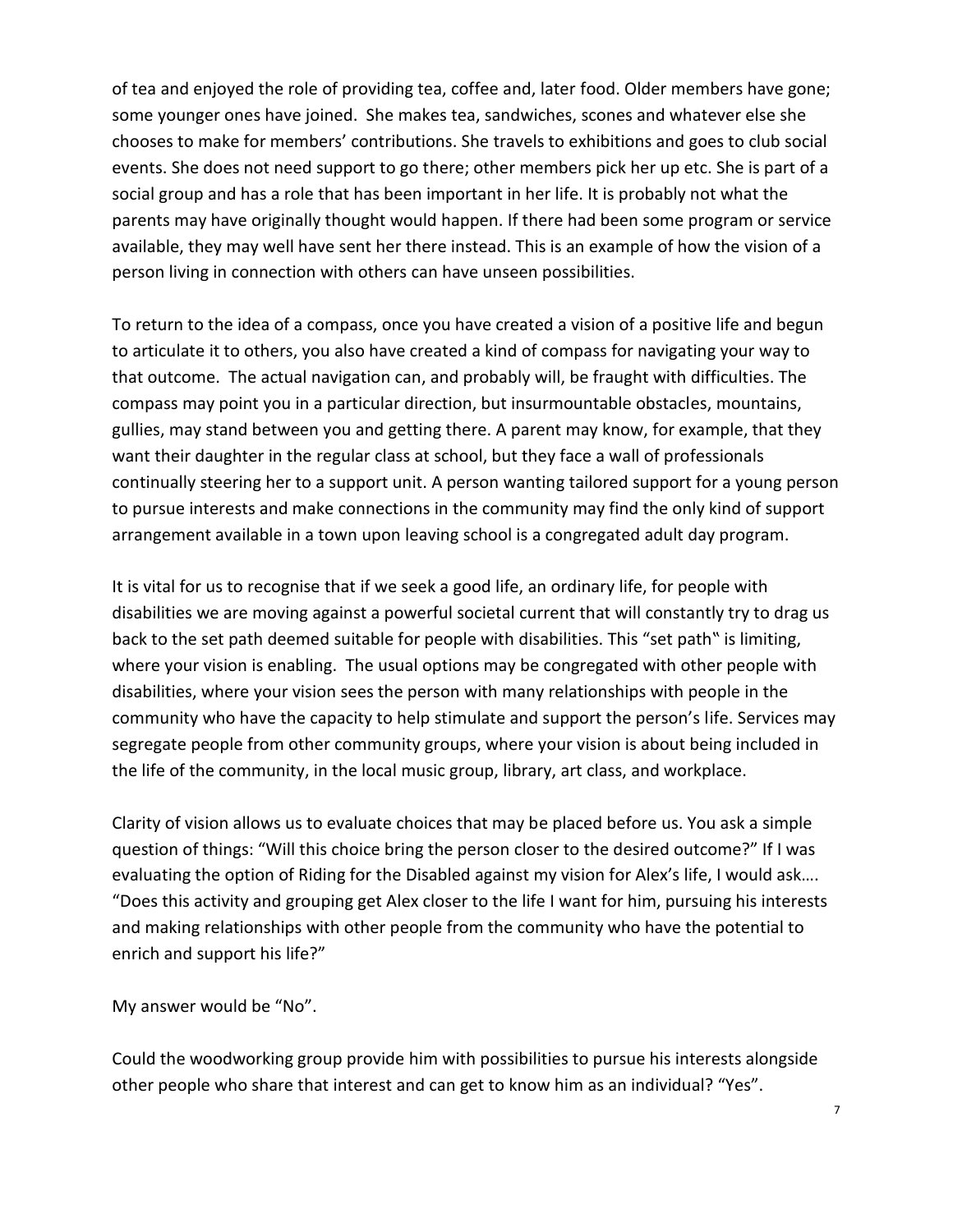At pivotal points in a person's life it may be a good idea to re-examine and reassess the vision and the paths being planned to achieve it. None of the fundamentals of our vision for Alex's life have changed, but we certainly see areas from time to time where our efforts need to be strengthened, or where we can celebrate unforeseen gains. It helps us strengthen our resolve and keeps us on track. At present, we are thinking seriously about life beyond school. If our vision for Alex is that he have a range of freely given relationships with people and that they get to know him as Alex instead of as a person with a disability, it becomes crystal clear that as he is on the brink of leaving school he must, despite his level of disability, be joining in with other people in ordinary community activities, sharing things that interest them. We will be asking…What does he like? Where will he meet people who share his interests? Would he like to go swimming at the local aquatic centre, to listen to bands at the pub? Join the folk club? If we can bring people into his life through some work role then he needs to have one…what could it be?

These are fundamentally different questions from "What programs exist for people with disabilities?" Our questions are in line with the vision, and are about making the life a person wants. The question about services is common but may be very limiting. Programs and services are not the answer. Programs and services may provide some funds and supports, but they alone cannot result in the life you want. Unfortunately, for many people with disabilities, programs and services supplant their lives. People end up having nothing else in their daily lives; they have programs instead of a life.

Without a vision as the guide, families can unfortunately misdirect their energies, insisting that more funding, more services, more programs are what is needed for people with disabilities. But, as they are commonly delivered, these things often drive out the person's vision, any hope of dreams, the involvement of family and the building of a natural supportive community around the person. Then, of course, they are seen to need more programs and more services to take the place of other, disconnected areas of their lives. It can be a really vicious circle.

No. It will be what your vision drives you to make of those services, or in spite of those services, or even without those services that makes the difference. Many of the people who have achieved a supported life in the community have done so in spite of services provided rather than as a result of them.

We get loads of 'advice', often loaded with 'professional opinion' and 'limiting statements' about the nature of a person's capacity. The clarity of our vision can allow us to see through some of this. It may help us to see which options will drag us back into the current, and which ideas will allow us to move closer to the desired outcome.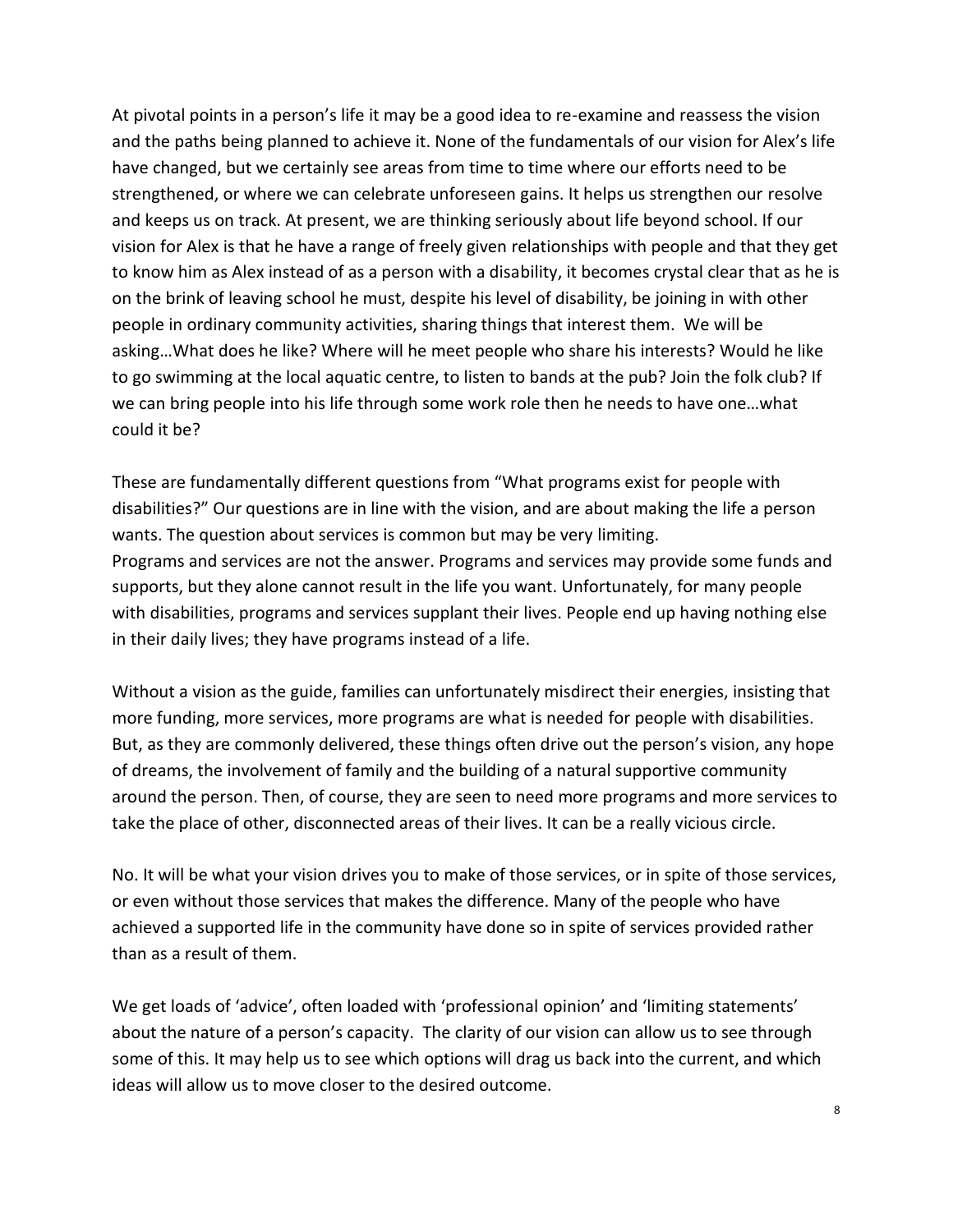Sometimes, the obstacles in the way are massive and we simply cannot move forward in the direction our compass indicates. It may be forced on us to divert from the path periodically. As my friend says, at times like that, "You may have to simply tie yourself to the mast and ride out the storm until you can make some forward progress again."

A vision alone cannot guarantee anything. It must be accompanied by constant vigilance and lots of work to keep it on track. In the case where you have been forced to divert, you know you did not want to take this path. Knowing this, you may perhaps be able to put some strategies in place to mitigate some of the negative impact the path might have. For the parent who is more or less forced to place their child in a support unit at school it may be necessary to really step up the effort to increase the connections a child has out of school, through sport or other clubs or by inviting neighbourhood kids in the afternoons. These could be strategies to pursue while you work on getting into the classes you do want. People, who, years ago, had no choice but a congregated specialist day program for a person, may decide to work hard at increasing community connections at other times of the week, while they work out how they may be able to change the support arrangements over time to reflect their vision for the person's life. We should all expect that there will be obstacles. That does not mean we ditch the vision. It means that we need it more than ever to help us work out other paths to the destination. And it means work.

People with disabilities and families are in the best position to consistently articulate a vision. Others, like workers or professionals are likely to get bogged down in other day to day organisational aspects of the journey. Their loyalties may be divided; people with disabilities and families can have their eyes on the compass. The vision keeps the destination in mind, but the vision alone is not enough. It must be used to examine choices, bring people in to help, provide guidance around barriers, reject inappropriate practices, and work against opposition.

You will be moving against the current. Visions of positive valued lives for people with disabilities are not commonplace. Service systems may operate like the current, channelling you off to the margins. You will definitely need to be determined and persistent. You will probably need to be innovative, apply trial and error, or take a leap of faith occasionally. I have recently had the pleasure of interviewing other parents and reading stories of other families and in many of these stories it became apparent that a better life had been achieved with complete faith in the vision and very little else, other than constant hard work. People without funding had set up small businesses; people decided to set about getting a home for someone with no idea at first how that was going to be achieved. The leap of faith, the trial and error, the thinking differently and the determined pursuit of that got people into better situations where